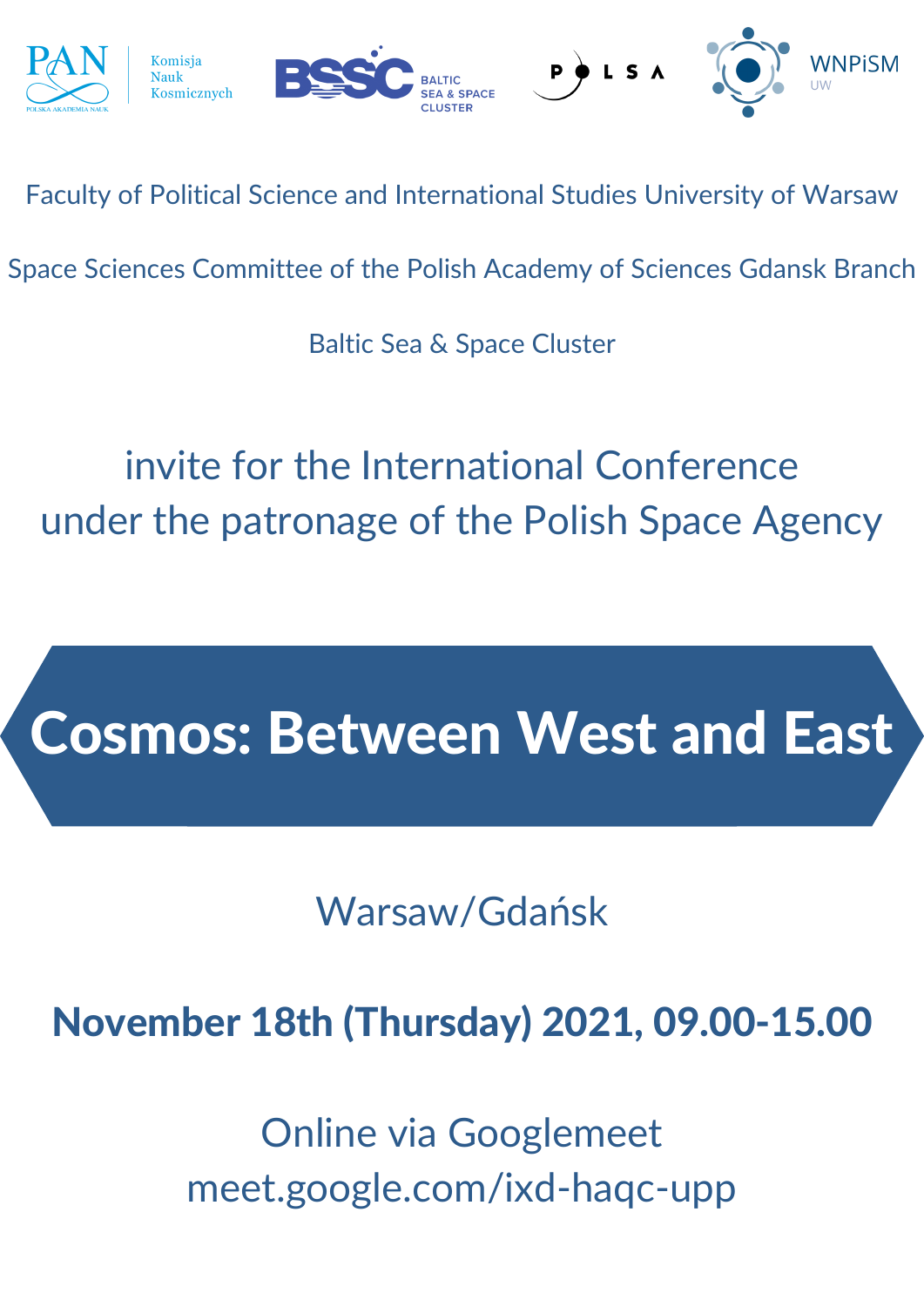- Welcome by Prof. Edmund Wittbrodt, President of the Space Sciences Committee of the Polish Academy of Siences of Gdańsk Branch
- Welcome by Prof. Marek Grzybowski, Baltic Sea & Space Cluster HUB of International
- Welcome by Prof. Daniel Przastek, Dean of the Faculty of Political Science and International Studies, University of Warsaw
- Welcome by Prof. Marek Moszyński, Vice President for Science of Polish Space Agency
- Mr Michał Spiechowicz, EU space policy, space value chains resilience and global competitiveness, strategic EU autonomy in space: UE space policy. Polish context
- Andrzej Dybczyński Ph.D., PORT Łukasiewicz and Faculty of Political Science and International Studies, University of Warsaw: Between research and application - challenges in contemporary technology development

#### 9:00 – 9:45 Opening Session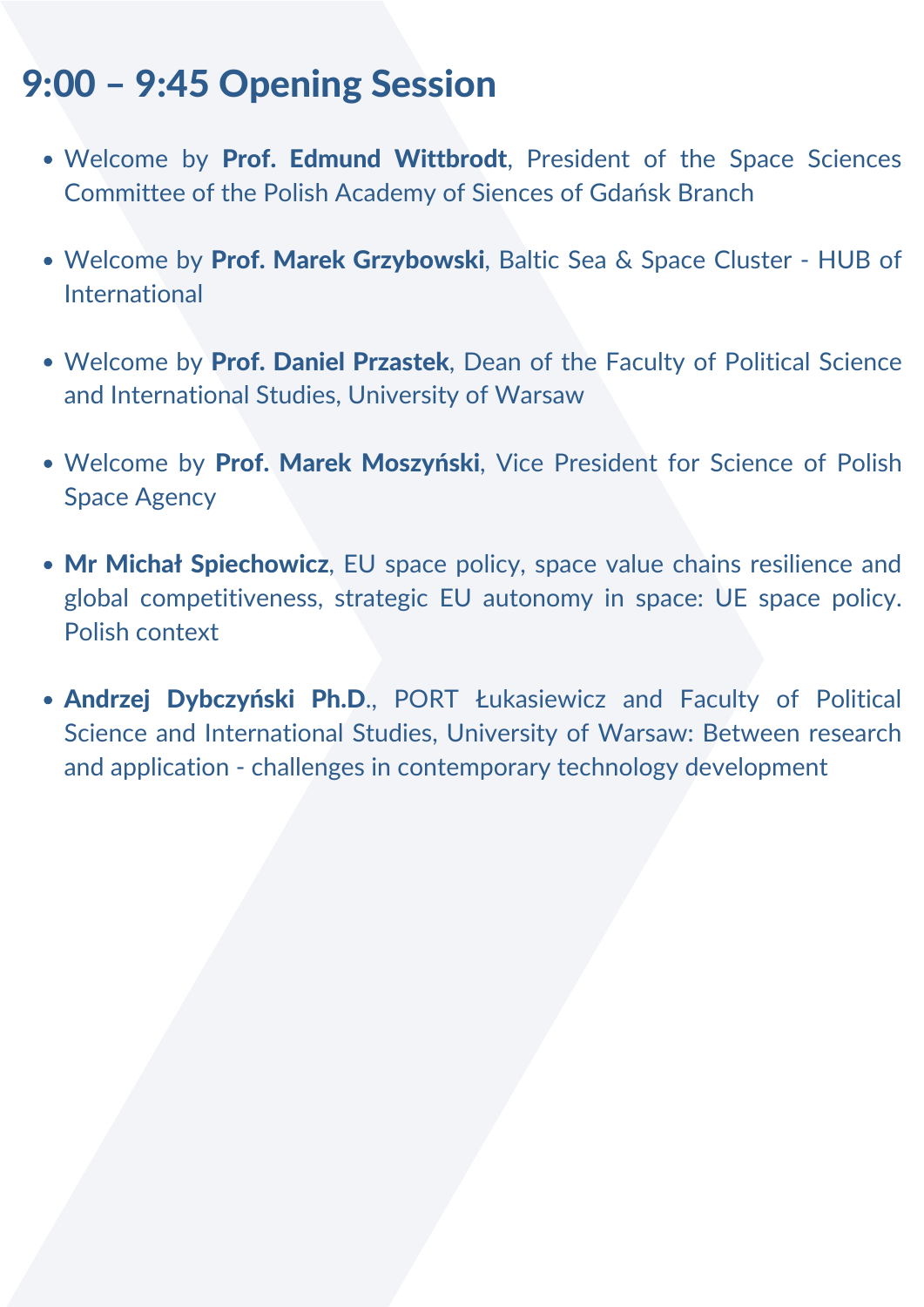#### 9:45 – 10:45 "Young Stars" Session

#### Chair: Paweł Chyc Ph.D.

- 9:45-9:55 Tymoteusz Kraski M.A. (University of Warsaw): Shaping political discourse and decision-making processes under the European International Cooperation in Space Exploration (EICISE).
- 9:55-10:05 Monika Poprawa M.A. (New Europe Institute): The New Space Order: The Geopolitical Dimension of the Exploration and Exploitation of the Outer Space.
- 10:05-10:15 Qingmei Wen PH.D. (China): Theoretical Legal Review of Smart Contract in Blockchain Technology Revolution
- 10:15-10:25 Ms. Khanh Linh Le & Co. (Hue University of Law, Vietnam): Space law in Vietnam: outer space policy, legal development, and its future pathway.
- 10:25-10:35 Vincent Seffinga Ph.D. researcher, (European University Institute, Florence, Italy): Green Lights All the Way: Realising Outer Space Governance.
- 10:35-10:45 Agnieszka Elwertowska B.A. (WSB University in Gdańsk, EuroMoonMars): Construction of a Habitat Inside a Lunar-analogue Lavatube.
- 10:45 -10:55 Adam Labuhn M.A. (University of Business and Administration, Gdynia): Cyber Criminals: Will Putin's Hackers Launch a Cyber Pearl Harbor?
- 10:55 11:15 Discussion
- 11:15 11:30 Coffee Break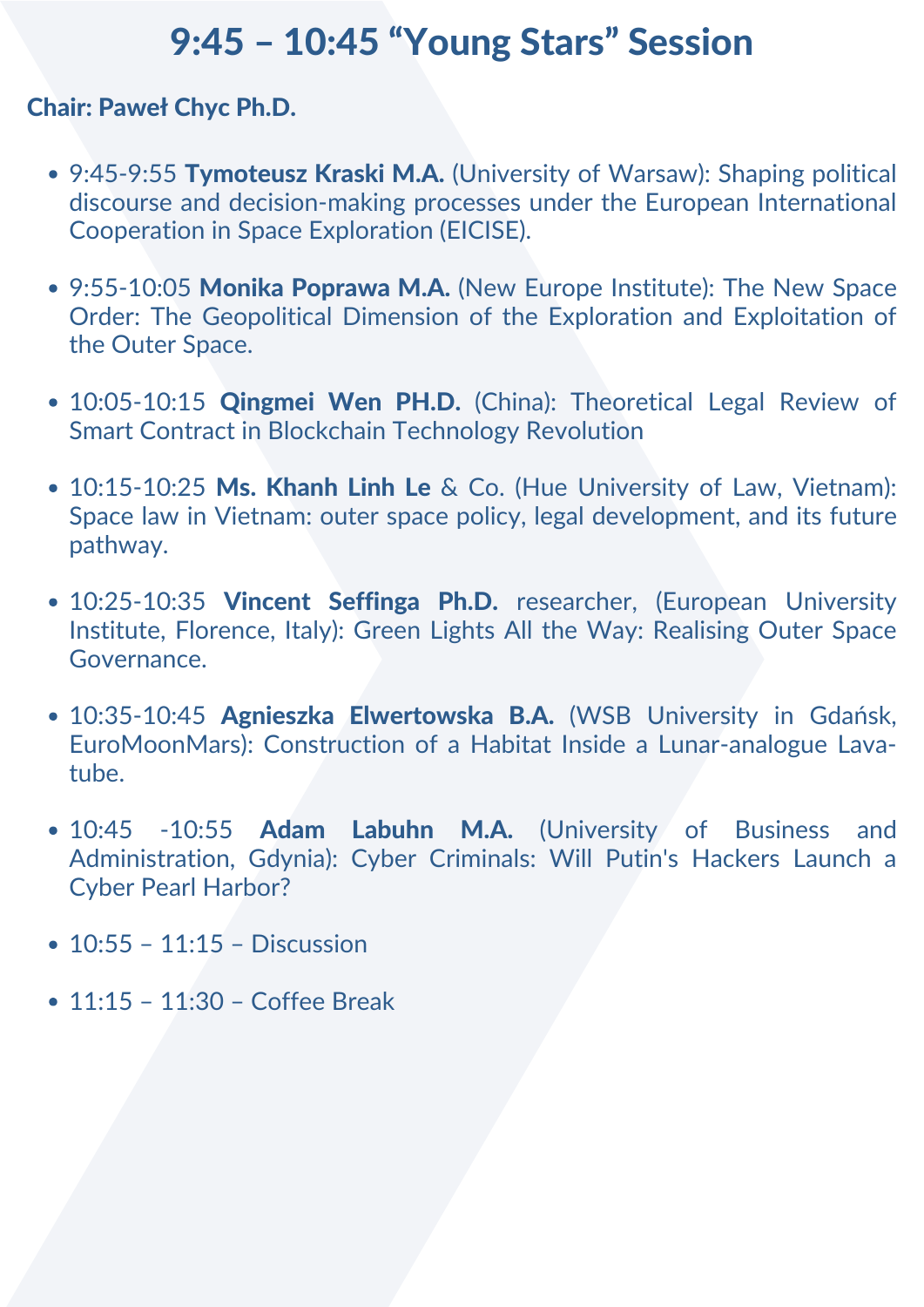### 11:30- 12:45 Experts Session

Chair Prof. Marek Grzybowski

- 11:30-11:45 Mr Jakub Makurat (Consultant and obviously Business Trainer) Business cooperation between West and East. The financial aspect
- 11:45-12:00 Magdalena Łągiewska Ph.D. (Director of the Confucius Institute at the University of Gdansk) When East Meets West: Insights on Arbitration with Chinese Characteristics
- 12:00-12:15 Prof. Katarzyna Malinowska & Bartosz Malinowski M.A. (Kozminski University): Regulating of sub-orbital activity in national space law
- 12:15-12:30 Prof. Małgorzata Polkowska (War Studies University): Space Security in International Relations- military aspects
- 12:30-12:45 Discussion
- 12:45 -13:00 Coffee Break